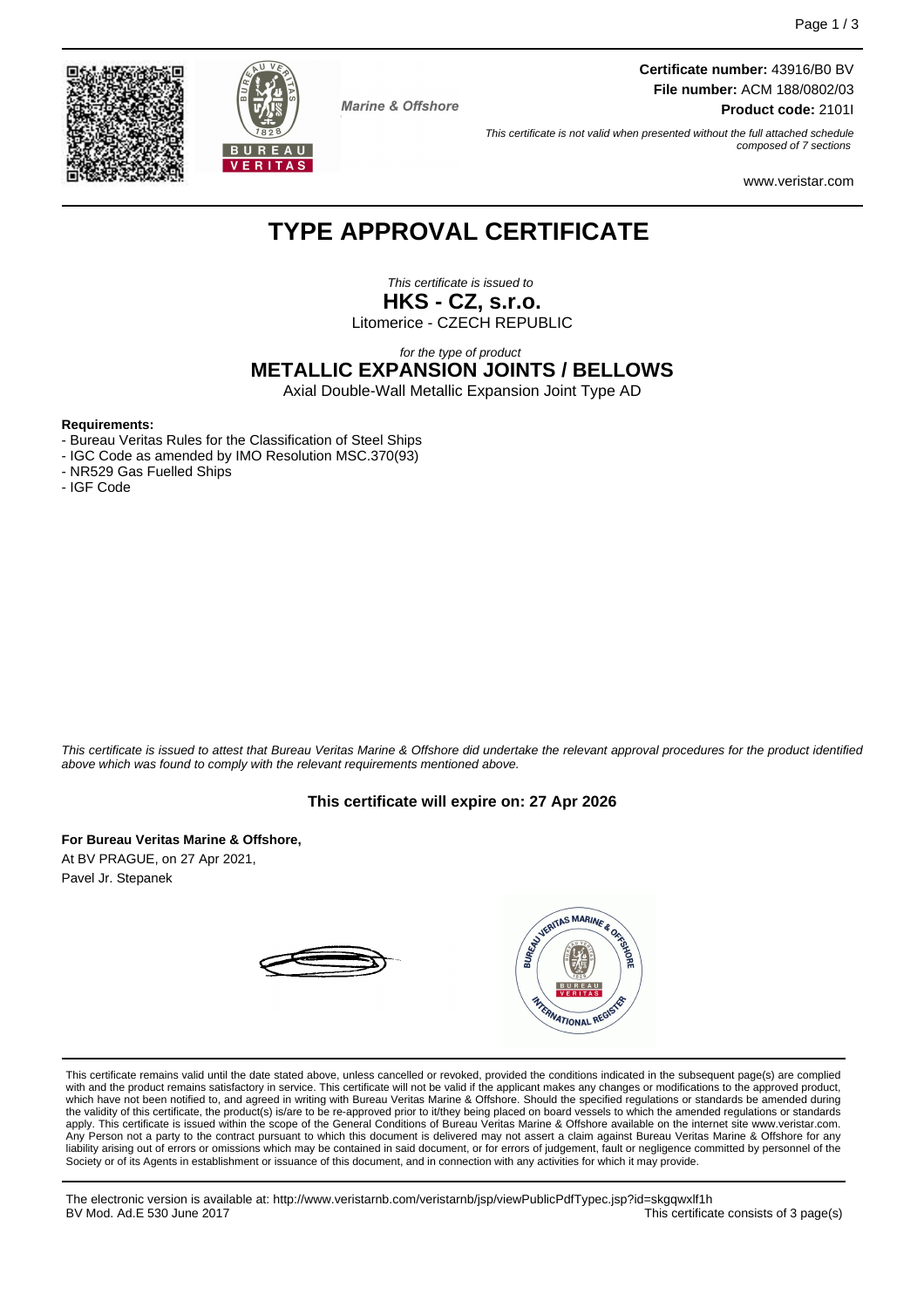# **THE SCHEDULE OF APPROVAL**

#### **1. PRODUCT DESCRIPTION**

#### **Axial Double-Wall Metallic Expansion Joint Type AD**

1.1 Design Specifications

| Size (mm)                        | DN 100 / DN 125 |
|----------------------------------|-----------------|
| Design                           | Double-wall     |
| Design pressure (bar)            | 10              |
| Design temperature $(^{\circ}C)$ | $+60$           |
| Length $(mm)$                    | $400 \pm 2$     |
| End connection                   | Flanged         |
| Flange size (mm)                 | <b>DN</b> 100   |
| Pipe wall thickness (mm)         | 3               |
| Axial movement (mm)              | ± 8             |
| Lateral movement (mm)            | $+5$            |
| Number of plies                  | 3               |

Design pressure, number of convolutions, movement, thickness and depth of convolution to be according to calculation performed by the manufacturer depending on the service conditions of expansion joints.

#### 1.2 Materials

| Part          | Material                           |
|---------------|------------------------------------|
| <b>Bellow</b> | 1.4571/ AISI 316 Ti DIN EN 10028-7 |
| Flange        | 1.4301/ AISI 304 DIN EN 10028-7    |
| Pipe          | 1.4571/ AISI 316 Ti DIN EN 10028-7 |

*When other choices of materials are used per manufacturer's instructions, the BV agreement is to be obtained.*

### **2. DOCUMENTS AND DRAWINGS**

- HKS-Axial drawing N° 3503095-1 dated 31/03/2015

- EJMA-Standard, 9th Edition data sheets reference N° 150465-3503095 dated 12/02/2016

- Operating instructions for HKS corrugated tube compensators Rev 2.0 dated 24/02/2016

*No departure from the above documents shall be made without the prior consent of the Society. The manufacturer must inform the Society of any modification or changes to these documents and drawings.*

### **3. TEST REPORTS**

3.1 Type tests carried out in presence of a BV Surveyor: cycle test (40 000 cycles), pressure test at twice the design pressure & burst test at 5 times the design pressure and leakage test

- cycle test report  $N^{\circ}$  1530 253 dated 24/09/2015

- Inspection certificate  $3.2 \text{ N}^{\circ}$  19633 dated 02/09/2015
- Pressure test report N° 6972 dated 02/09/2015
- Leakage test report N° 18838 dated 02/09/2015
- 3.2 Cycle fatigue test not performed

### **4. APPLICATION / LIMITATION**

4.1 - The double-wall expansion joint may be used on liquefied gases cargo piping, on board ships having to comply with the IGC Code or the IGF Code.

4.2 - Double-wall type belong to Class II piping according to BUREAU VERITAS Rule Note NR 529, Part A-1, table C7.3(a).

4.3 - The air space between the gas pipe and the double-wall is to be provided with a mechanical exhaust ventilation system and a continuous gas detection in accordance with the applicable rules.

4.4 - Electrical equipment located in the air space in 4.3 above is to be of a suitable safe type complying with the applicable